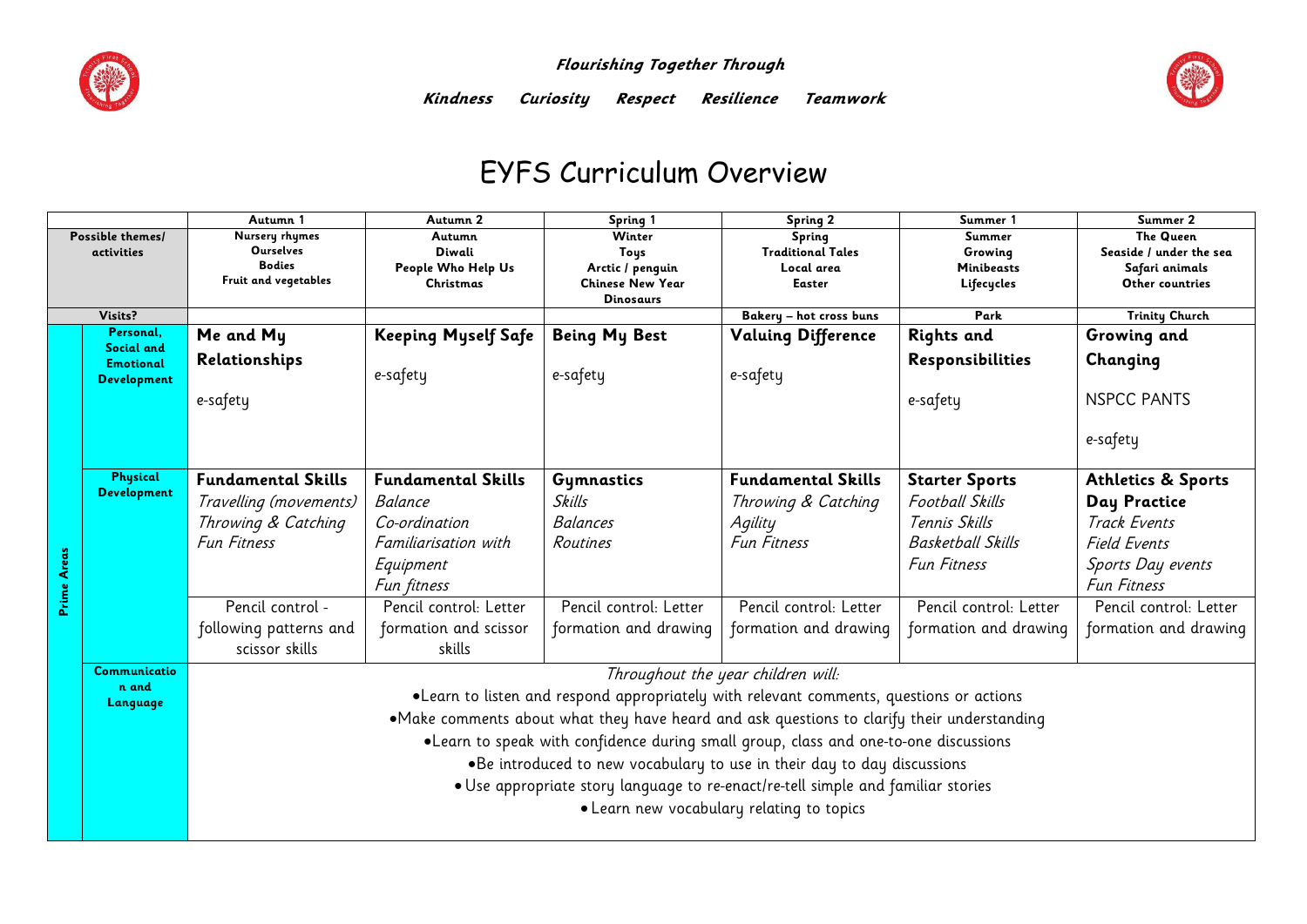

## **Flourishing Together Through**



## **Kindness Curiosity Respect Resilience Teamwork**

|                | Literacy                      | Rhyming                                                                                                                       | CVC words                          | CVC words and simple   | Simple phrases and       | Simple phrases and      | Simple sentences       |  |  |  |  |  |  |
|----------------|-------------------------------|-------------------------------------------------------------------------------------------------------------------------------|------------------------------------|------------------------|--------------------------|-------------------------|------------------------|--|--|--|--|--|--|
|                |                               | Oral blending and                                                                                                             | Letter formation                   | phrases                | sentences                | sentences               | Letter formation       |  |  |  |  |  |  |
|                |                               | segmenting Initial                                                                                                            |                                    | Letter formation       | Letter formation         | Letter formation        |                        |  |  |  |  |  |  |
|                |                               | sound activities                                                                                                              |                                    |                        |                          |                         |                        |  |  |  |  |  |  |
|                |                               | Set 1 sounds + key                                                                                                            | Set 1 sounds + key                 | Set $1/2$ sounds + key | Set 1 / 2 sounds + key   | Set 1 / 2 / 3 sounds +  | Set 1 / 2 / 3 sounds + |  |  |  |  |  |  |
|                | <b>RWI</b>                    | word reading                                                                                                                  | word reading                       | word reading and       | word                     | key word reading and    | key word reading and   |  |  |  |  |  |  |
|                |                               |                                                                                                                               |                                    | spelling               | reading and spelling     | spelling                | spelling               |  |  |  |  |  |  |
|                | <b>Mathematics</b>            | Numbers to 5                                                                                                                  | Numbers to 5                       | Numbers to 10          | Numbers to 10            | Numbers 11-20           | Numbers 11-20          |  |  |  |  |  |  |
|                |                               |                                                                                                                               | Throughout the year children will: |                        |                          |                         |                        |  |  |  |  |  |  |
|                |                               | Order numbers<br>Add and subtract<br>Subitise<br>Recognise numbers<br>Compare numbers<br>Double and halve<br>Count accurately |                                    |                        |                          |                         |                        |  |  |  |  |  |  |
|                |                               | Identify number patterns<br>Explore spatial reasoning<br>Explore shape, space and measures                                    |                                    |                        |                          |                         |                        |  |  |  |  |  |  |
|                |                               |                                                                                                                               |                                    |                        |                          |                         |                        |  |  |  |  |  |  |
|                | Understanding                 | All About Me boxes                                                                                                            | Sir Captain Tom                    | Toys in the past       | <b>Traditional tales</b> | David Attenborough?     | The Queen              |  |  |  |  |  |  |
|                | the world -<br><b>P&amp;P</b> |                                                                                                                               | Guy Fawkes                         | Arctic explorers       |                          |                         | Seaside                |  |  |  |  |  |  |
|                |                               |                                                                                                                               | Florence Nightingale               | Mary Anning            |                          |                         | Grace Darling          |  |  |  |  |  |  |
|                | <b>TNW</b>                    | Fruit and vegetables                                                                                                          | Autumn                             | Winter                 | Spring                   | Summer                  | Seaside                |  |  |  |  |  |  |
| Specific areas |                               | Similarities and                                                                                                              | Magnets                            | The arctic             | Floating and sinking     | Pond dipping            | Floating and sinking   |  |  |  |  |  |  |
|                |                               | differences between                                                                                                           | India                              | Ice                    | Planting                 | Plants and growing      | Sea pollution          |  |  |  |  |  |  |
|                | <b>P,C&amp;C</b>              | people                                                                                                                        |                                    | China                  | Changing states          | Lifecycles              | <b>Wild Animals</b>    |  |  |  |  |  |  |
|                | <b>RE</b><br><b>Festivals</b> |                                                                                                                               |                                    |                        | Shadows                  | Minibeasts              | Africa                 |  |  |  |  |  |  |
|                |                               |                                                                                                                               |                                    |                        | Frome                    |                         | Australia              |  |  |  |  |  |  |
|                |                               | Who are we?                                                                                                                   | Why do Christians                  | Why are some           | Why do Christians        | Why are some            | What makes places      |  |  |  |  |  |  |
|                |                               |                                                                                                                               | perform nativity                   | times special?         | put a cross in an        | stories special?        | special?               |  |  |  |  |  |  |
|                |                               | Harvest                                                                                                                       | plays at Christmas?                |                        | Easter garden?           |                         |                        |  |  |  |  |  |  |
|                |                               | Diwali                                                                                                                        |                                    | Chinese New Year       |                          |                         |                        |  |  |  |  |  |  |
|                |                               |                                                                                                                               | Christmas                          |                        | Easter                   |                         |                        |  |  |  |  |  |  |
|                |                               |                                                                                                                               |                                    |                        | Maps                     |                         |                        |  |  |  |  |  |  |
|                | <b>Expressive Arts</b>        | Nursery rhymes                                                                                                                | Nativity songs                     | Songs                  | Songs                    | Songs                   | Songs                  |  |  |  |  |  |  |
|                | and Design                    | Charanga - Me                                                                                                                 | Charanga - My                      | Charanga - Everyone    | Charanga - Our World     | Charanga - Big Bear     | Charanga - recap       |  |  |  |  |  |  |
|                |                               | Self portraits                                                                                                                | stories                            |                        | <b>Traditional Tales</b> | Funk                    |                        |  |  |  |  |  |  |
|                |                               |                                                                                                                               | Rangoli patterns                   |                        |                          | Kadinsky - colour       |                        |  |  |  |  |  |  |
|                |                               |                                                                                                                               |                                    |                        |                          | mixing                  |                        |  |  |  |  |  |  |
|                |                               |                                                                                                                               |                                    |                        |                          | Matisse – snail collage |                        |  |  |  |  |  |  |